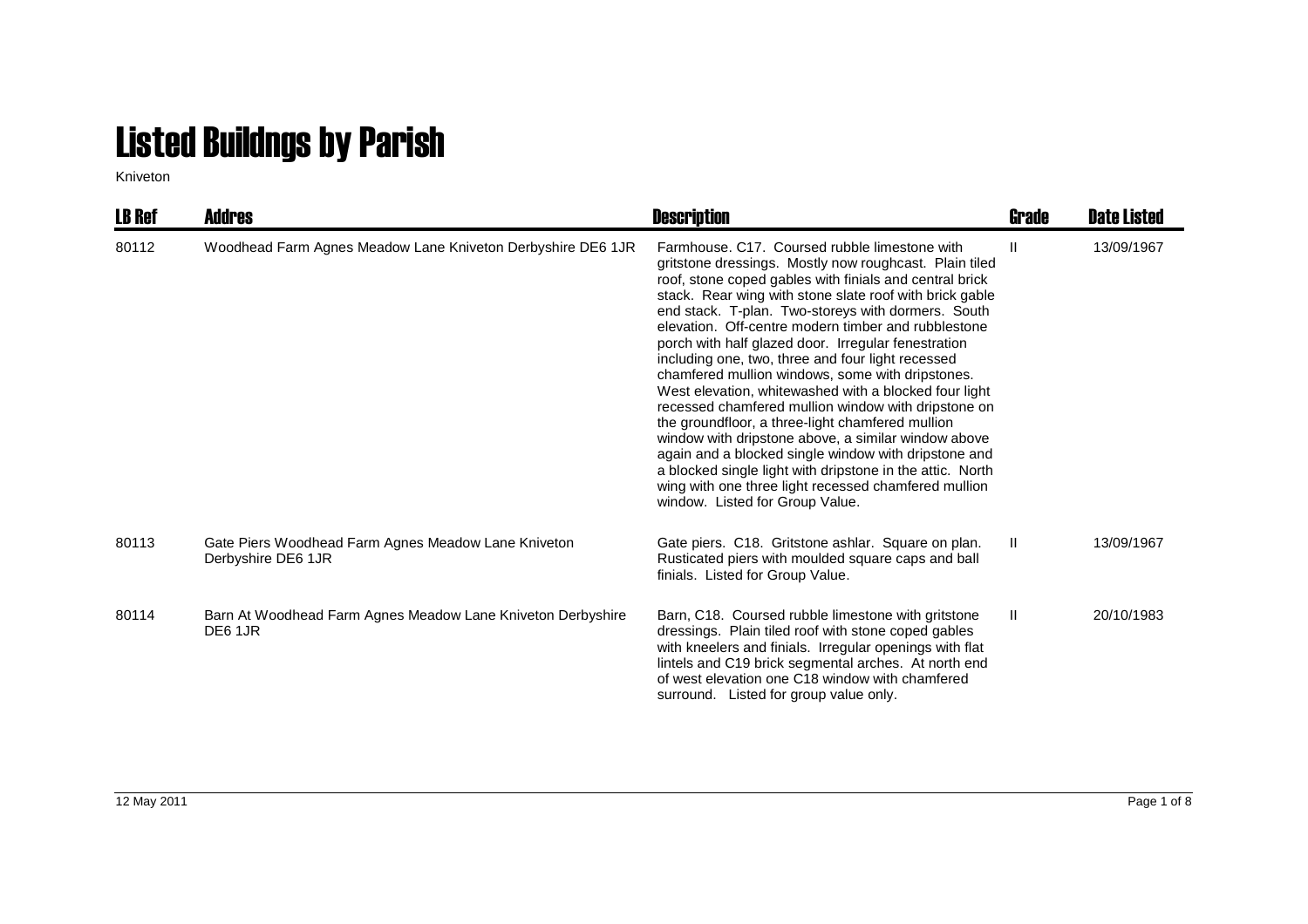| <b>LB Ref</b> | <b>Addres</b>                                                       | <b>Description</b>                                                                                                                                                                                                                                                                                                                                                                                                                                                                                                                                                                                                                                                                                                                                                                                                                                                         | <b>Grade</b> | <b>Date Listed</b> |
|---------------|---------------------------------------------------------------------|----------------------------------------------------------------------------------------------------------------------------------------------------------------------------------------------------------------------------------------------------------------------------------------------------------------------------------------------------------------------------------------------------------------------------------------------------------------------------------------------------------------------------------------------------------------------------------------------------------------------------------------------------------------------------------------------------------------------------------------------------------------------------------------------------------------------------------------------------------------------------|--------------|--------------------|
| 80115         | Agnes Meadow Farm Agnes Meadow Lane Kniveton Derbyshire DE6<br>1JR. | Farmhouse, CI7 and C19. Coursed rubble limestone<br>with gritstone dressings. Plain tiled roof with central<br>brick stack. Two and three storeys. CI9 brick lean-to<br>extension at rear. South elevation with large gabled<br>central porch with off-centre door. Irregular<br>fenestration in varying degrees of mutilation. Two C17<br>windows remain intact, one two-light and one three-<br>light with chamfered mullions. Some retain<br>dripmoulds. Flush quoins. East elevation with one<br>three-light and one two-light chamfered mullion<br>window with dripmoulds both blocked. West elevation.<br>Ground-floor witha single light window and a two-light<br>mullion window Renewed two-light mullion window on<br>first floor. Three-light recessed chamfered mullion<br>window on second floor and two-light recessed<br>chamfered mullion window in attic. | H.           | 13/09/1967         |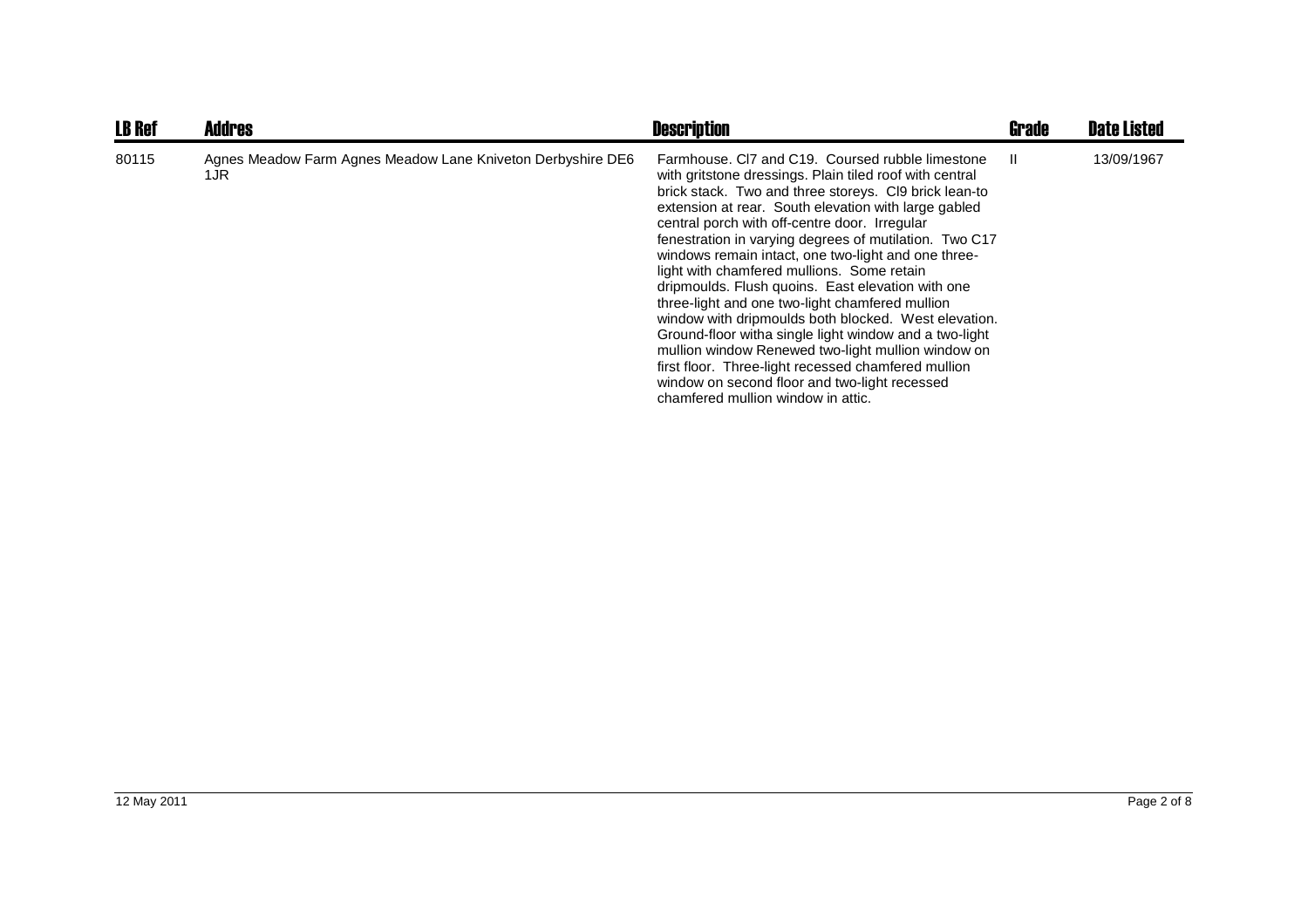| LB Ref | <b>Addres</b>                                                                              | <b>Description</b>                                                                                                                                                                                                                                                                                                                                                                                                                                                                                                                                                                                                                                                                                                                                                                                                                                                                                                                                                                                                                                                                                                                                                                                                                                                                                                                                                                                                                                                                                                                                                                                             | Grade         | <b>Date Listed</b> |
|--------|--------------------------------------------------------------------------------------------|----------------------------------------------------------------------------------------------------------------------------------------------------------------------------------------------------------------------------------------------------------------------------------------------------------------------------------------------------------------------------------------------------------------------------------------------------------------------------------------------------------------------------------------------------------------------------------------------------------------------------------------------------------------------------------------------------------------------------------------------------------------------------------------------------------------------------------------------------------------------------------------------------------------------------------------------------------------------------------------------------------------------------------------------------------------------------------------------------------------------------------------------------------------------------------------------------------------------------------------------------------------------------------------------------------------------------------------------------------------------------------------------------------------------------------------------------------------------------------------------------------------------------------------------------------------------------------------------------------------|---------------|--------------------|
| 80116  | Horsley House Kniveton Derbyshire DE6 1JG                                                  | Farmhouse, Mid C17. Coursed rubble limestone with<br>gritstone dressings. Tiled roofs, stone coped gables<br>with finials and one brick gable end stack. Unequal T-<br>plan. Two-storeys. West elevation from left to right.<br>Doorway, now within a C20 part glazed porch, with<br>chamfered surround and lintel inscribed 1640/WM<br>SM. To the right of the later projecting wing another<br>doorway with chamfered surround, lintel and<br>dripmould. C19 half glazed door. To the right at<br>ground level one 3-light and one 4-light low recessed<br>chamfer mullion window lighting the cellar. One<br>altered recessed chamfer mullion window above with<br>dripmould and with one original mullion. First floor with<br>one 4-light recessed chamfer mullion window. Later<br>projecting wing with one flush 2-light chamfer mullion<br>window on first floor with dripstone. Similar but altered<br>window below. South, gable end, elevation. Ground<br>floor with one 6-light recessed chamfer mullion window<br>with dripmould. A similar 4-light window to first floor<br>and a similar 3-light window in the gable. East<br>elevation. Projecting off-centre stack with quoins.<br>Irregular fenestration including two 3-light chamfer<br>mullion windows, one with recessed mullions, which is<br>now blocked, is in its present position a staircase<br>window but is reset. Lower, C19 extension at the<br>north end, part brick. In the loft one upper cruck truss<br>with cross lapped face halved apex and collar. Interior<br>with timber stud partitions with wattle and daub infil. | <b>IISTAR</b> | 13/09/1967         |
| 80117  | Mile Stone Between Horsley House Farm And Woodside Farm Fenny<br><b>Bentley Derbyshire</b> | Mile stone. C18. Flat stone inscribed<br>TO/ASHBOURNE/3/MILES, TO/BAKEWELL/<br>14/MILES.                                                                                                                                                                                                                                                                                                                                                                                                                                                                                                                                                                                                                                                                                                                                                                                                                                                                                                                                                                                                                                                                                                                                                                                                                                                                                                                                                                                                                                                                                                                       | Ш             | 20/10/1983         |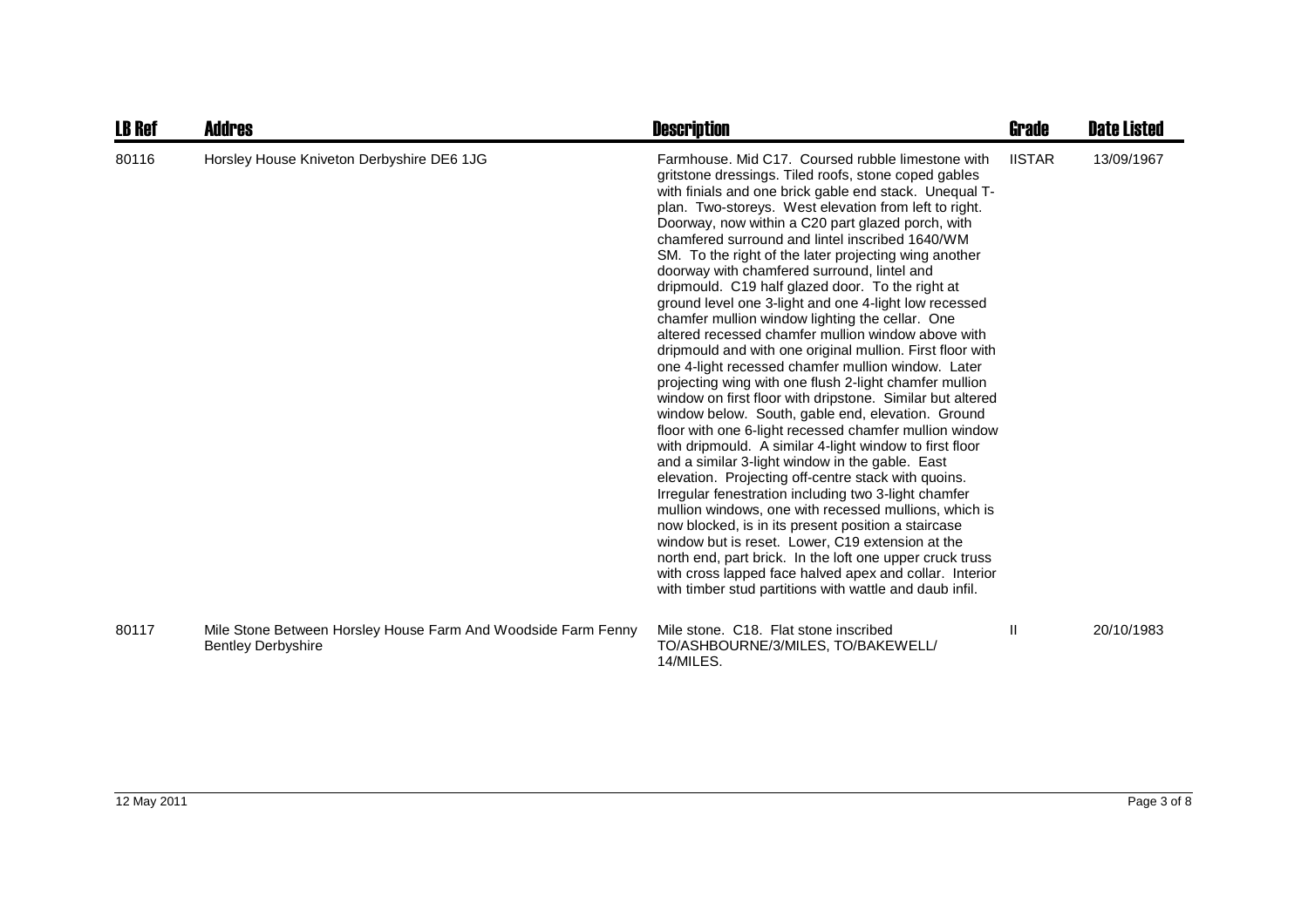| <b>LB Ref</b> | <b>Addres</b>                                             | <b>Description</b>                                                                                                                                                                                                                                                                                                                                                                                         | <b>Grade</b> | <b>Date Listed</b> |
|---------------|-----------------------------------------------------------|------------------------------------------------------------------------------------------------------------------------------------------------------------------------------------------------------------------------------------------------------------------------------------------------------------------------------------------------------------------------------------------------------------|--------------|--------------------|
| 80118         | Kniveton Methodist Church Chapel Lane Kniveton Derbyshire | Chapel. 1832. Stone plinth, red brick with tiled tipped<br>roof. Square plan with projecting porch. Two round-<br>arched windows to each facade with wooden glazing<br>bars forming three stepped round-arched lights.                                                                                                                                                                                     | -II          | 20/10/1983         |
| 80119         | Sunday School Chapel Lane Kniveton Derbyshire DE6 1JP     | Chapel. 1832. Brick with tiled roof. Rectangular plan. II<br>Central doorway with double plank doors. Flanked on<br>each side by large windows with gothick metal glazing<br>bars. Painted surrounds. Walls raised at angles of<br>west facade to form parapet. Rendered pedimented<br>gable.                                                                                                              |              | 20/10/1983         |
| 80120         | Barn Brook Farm Foxholes Lane Kniveton Derbyshire DE6 1JN | Barn. Early C19. Coursed rubblestone with gritstone<br>dressings and quoins. Plain tile roof. South elevation<br>with two doorways With stone lintels and quoins and<br>two former doorways, now blocked to form windows<br>with similar lintels and quoins. Three other windows<br>with glazing bar sashes. Loft doorway in the east<br>gable end with lintel and quoins. Listed for group<br>value only. | -II          | 20/10/1983         |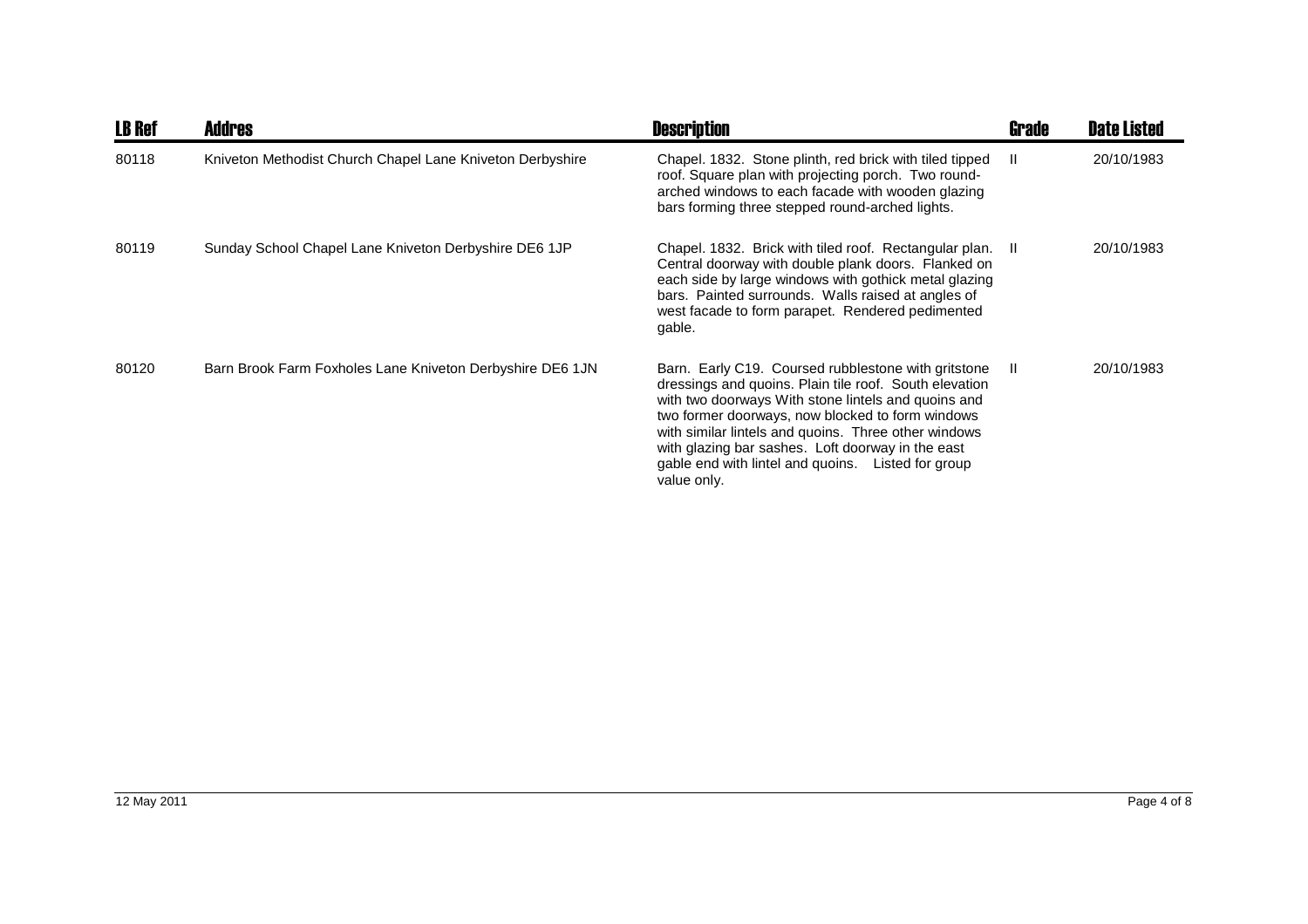| <b>LB Ref</b> | <b>Addres</b>                                           | <b>Description</b>                                                                                                                                                                                                                                                                                                                                                                                                                                                                                                                                                                                                                                                                                                                                                                                                                                                                                                                                                                                                                                  | <b>Grade</b>  | <b>Date Listed</b> |
|---------------|---------------------------------------------------------|-----------------------------------------------------------------------------------------------------------------------------------------------------------------------------------------------------------------------------------------------------------------------------------------------------------------------------------------------------------------------------------------------------------------------------------------------------------------------------------------------------------------------------------------------------------------------------------------------------------------------------------------------------------------------------------------------------------------------------------------------------------------------------------------------------------------------------------------------------------------------------------------------------------------------------------------------------------------------------------------------------------------------------------------------------|---------------|--------------------|
| 80121         | Brook Cottage Foxholes Lane Kniveton Derbyshire DE6 1JN | Formerly listed as Brook House. House. Late C17.<br>Coursed rubble limestone with gritstone dressings.<br>Tiled roof with brick gable end stacks. Two-storeys<br>with single-storey wing to the south. Flush stone<br>quoins. First floor string course. East elevation with<br>doorway on the extreme left with moulded stone<br>doorcase and pediment dated IB 1695. Modern half<br>glazed door. Single light window above with<br>chamfered surround. To the right a 2-light flush<br>mullion window with square section mullion, on the<br>ground floor and a 3-light chamfered mullion window<br>above. To the right again a single light window with<br>chamfered surround to each floor. To the right - again<br>a 2-light flush mullion window with 3-light chamfered<br>mullion window above; ie in the Sequence ABCB.<br>Single-storey wing with one 2-light chamfered mullion<br>window. North gable end with one 2-light and one 3-<br>light chamfered mullion window with dripmoulds. C20<br>wing to the west. Listed for Group Value. | $\mathbf{II}$ | 13/09/1967         |
| 80122         | Brook Farm Foxholes Lane Kniveton Derbyshire DE6 1JN    | Farmhouse. C17 and C18. Coursed rubble limestone<br>with gritstone dressings. Plain tile roof with brick gable<br>end stacks and a central stack. East elevation with off-<br>centre doorway with C20 half glazed door. Window to<br>the right with small panes. To the left a window<br>opening with C18 stone surround and chamfered sill.<br>Later glazing bar casements. Similar window to the left<br>and two similar windows above but without chamfered<br>sills. West elevation with a blocked single light stair<br>window with chamfered surround, a 3-light chamfered<br>mullion window to the right and to the right again a<br>single light window with chamfered surround. C20 lean-<br>to to the left. According to F.Marston writing in the<br>Derbyshire Archaeological Journal 1967, there is "one<br>internal cruck frame with straight blades, arched<br>tiebeam, collar and spurs (removed)". Interior not<br>inspected. Listed for Group Value.                                                                               | -H            | 20/10/1983         |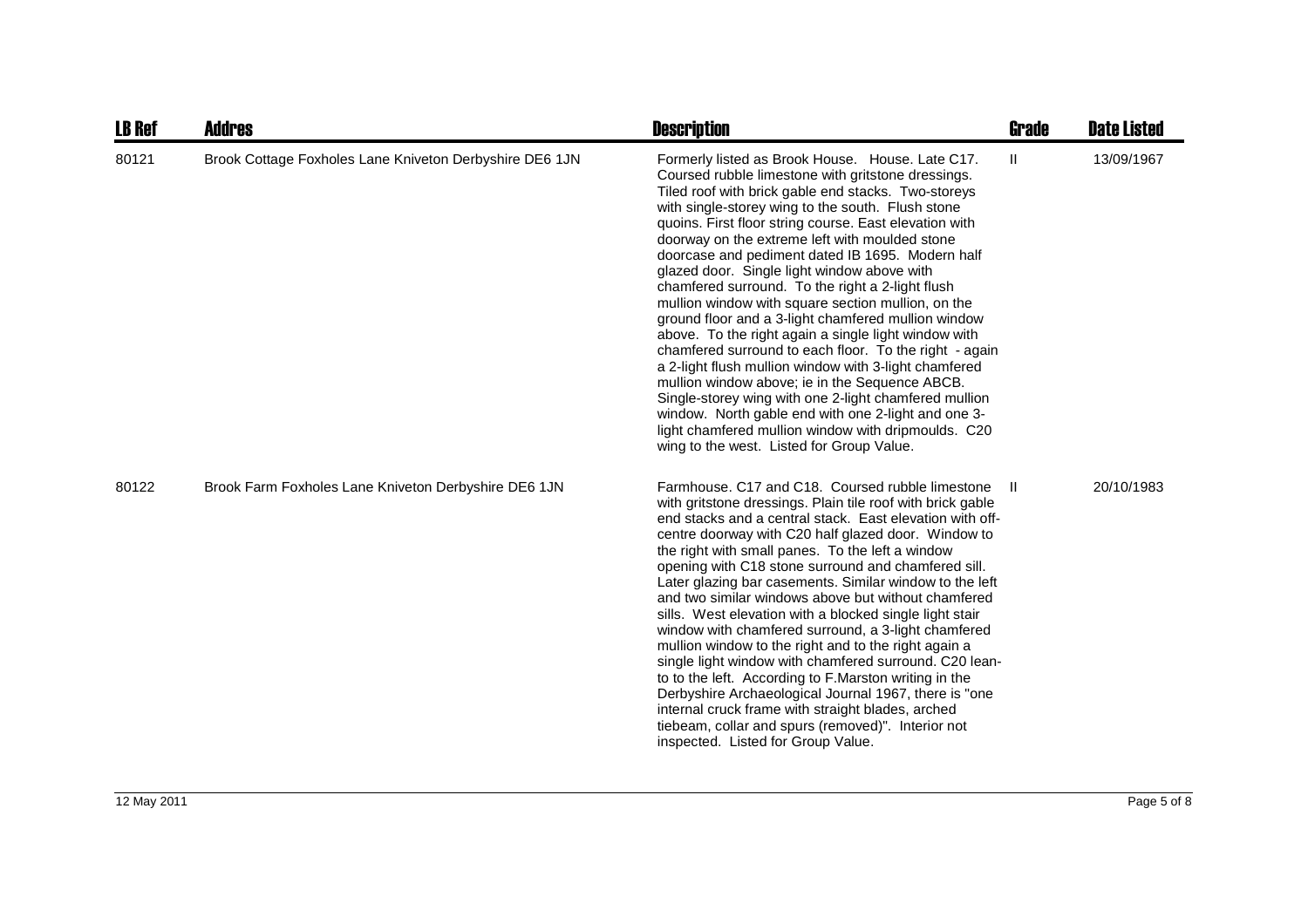| <b>LB Ref</b> | <b>Addres</b>                                            | <b>Description</b>                                                                                                                                                                                                                                                                                                                                                                                                                                                                                                                                                                                                                                                                                                                                                                                                               | Grade        | <b>Date Listed</b> |
|---------------|----------------------------------------------------------|----------------------------------------------------------------------------------------------------------------------------------------------------------------------------------------------------------------------------------------------------------------------------------------------------------------------------------------------------------------------------------------------------------------------------------------------------------------------------------------------------------------------------------------------------------------------------------------------------------------------------------------------------------------------------------------------------------------------------------------------------------------------------------------------------------------------------------|--------------|--------------------|
| 80123         | The Old Hall Foxholes Lane Kniveton Derbyshire DE6 1JN   | House, C17 and C18, 'coursed rubble limestone with<br>gritstone dressings. Tiled roof with brick gable end<br>stack and stone coped gable with kneelers. L-plan<br>with the angle filled in with mono pitched roof. Two-<br>storeys. West front - double fronted. Stone quoins.<br>Central doorway with stone doorcase with low pitched<br>bracketed pediment. Six panelled door, raised and<br>fielded. Rectangular light above. Flanked by glazing<br>bar sashes with raised stone surrounds with<br>keystones. Two similar windows above. South<br>elevation with large projecting chimney stack. Two<br>windows similar to those on the west front and to the<br>left of the stack one blocked two light chamfered<br>mullion window. One similar mullion window in the<br>gable of the east facade. Listed for Group Value. | $\mathbf{H}$ | 20/10/1983         |
| 80124         | Pethills Lodge Foxholes Lane Kniveton Derbyshire DE6 1JP | Farmhouse. Early C19. Coursed rubble limestone<br>with gritstone dressings. Tiled roof with stone coped<br>gables and brick gable end stacks. T-plan with lower<br>wing at the rear. Two and a half storeys. South<br>elevation double fronted with flush stone quoins.<br>Central doorway. Six panelled raised and fielded<br>door. Rectangular overlight with gothick glazing bars.<br>C20 flat hood. Flanked on either side by unusual<br>windows with a fixed upper light with two pairs of<br>diagonal glazing bars. Small paned casements<br>beneath. Similar windows above and similar but<br>smaller windows above again. The central windows<br>are narrower.                                                                                                                                                           | $\mathbf{H}$ | 20/10/1983         |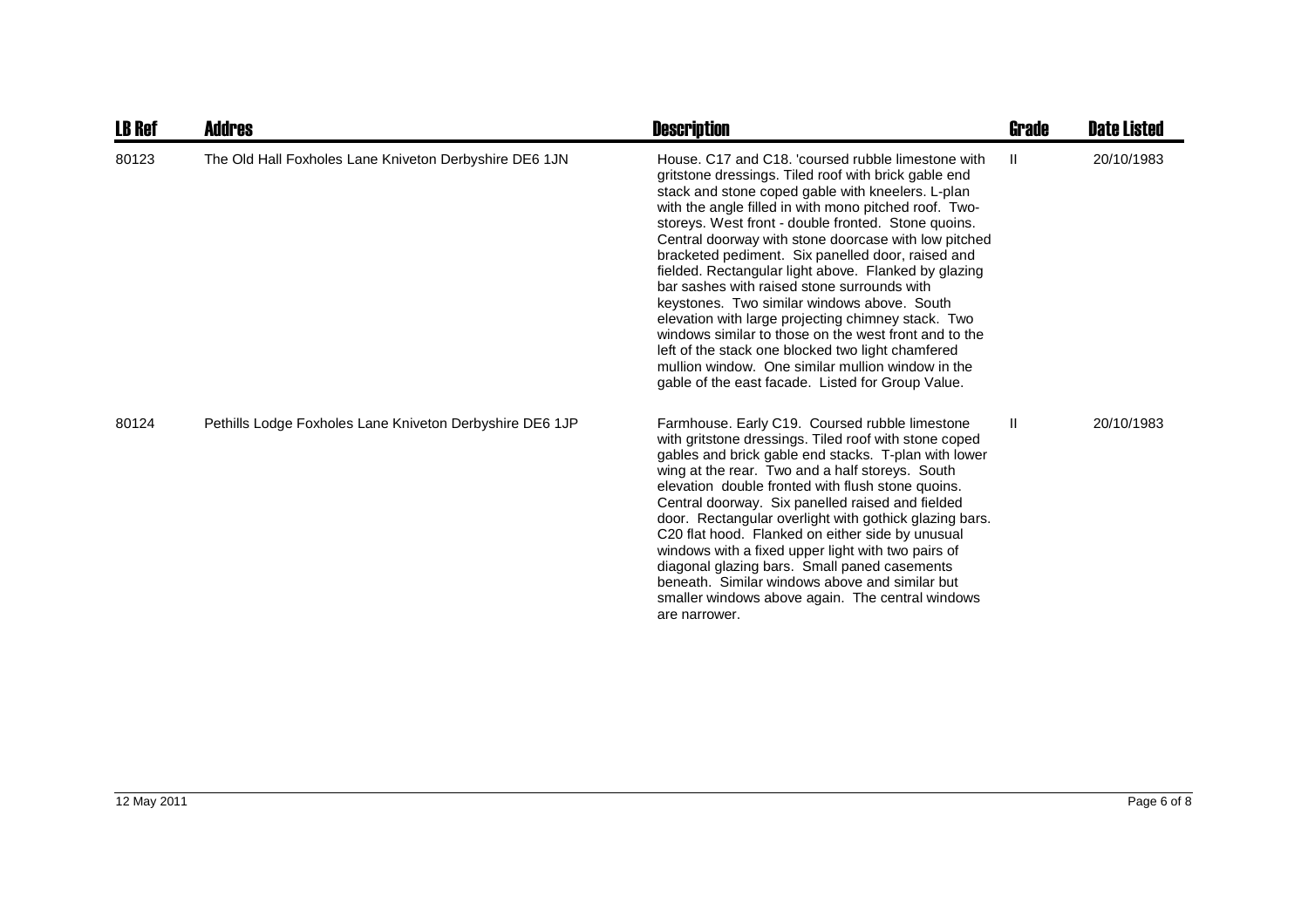| <b>LB Ref</b> | <b>Addres</b>                                              | <b>Description</b>                                                                                                                                                                                                                                                                                                                                                                                                                                                                                | Grade         | <b>Date Listed</b> |
|---------------|------------------------------------------------------------|---------------------------------------------------------------------------------------------------------------------------------------------------------------------------------------------------------------------------------------------------------------------------------------------------------------------------------------------------------------------------------------------------------------------------------------------------------------------------------------------------|---------------|--------------------|
| 80125         | St James Lane Farm Main Street Kniveton Derbyshire DE6 1JH | Farmhouse, Late C17. Coursed rubble limestone with II<br>gritstone dressings. Tiled roof with brick gable end<br>stacks. Two-storeys. South elevation with off-centre<br>doorway with rough stone lintel and quoins. Two light<br>recessed chamfered mullion window above with lead<br>paned windows. Three other similar windows one with<br>C19 wooden casement. North elevation with one 2-<br>light recessed chamfered mullion window and one<br>single-light window with chamfered surround. |               | 20/10/1983         |
| 80126         | James Cottage Main Street Kniveton Derbyshire DE6 1JH      | Cottage. Early C18 with later alterations. Coursed<br>rubble limestone with gritstone dressings. Tiled roof<br>with brick gable end stack. Two-storeys. Flush stone<br>quoins. One 3-light chamfered stone mullion window<br>to ground and to first floor. c1970s porch. Listed for<br>Group Value.                                                                                                                                                                                               | $\mathbf{II}$ | 20/10/1983         |
| 80127         | Red Lion Main Street Kniveton Derbyshire DE6 1JH           | Public House. Late C18. Coursed rubble limestone<br>with gritstone dressings. Tiled roof with three brick<br>gable end stacks. Two-storeys. Flush stone quoins.<br>East elevation. Left hand half double fronted. Central<br>porch built in 1981, flanked by glazing bar sashes with<br>keystoned lintels. Two similar glazing bar sashes<br>above. The right hand half is of a different build with<br>irregular fenestration. C20 casement windows. Listed<br>for Group Value.                  | $\mathbf{H}$  | 20/10/1983         |